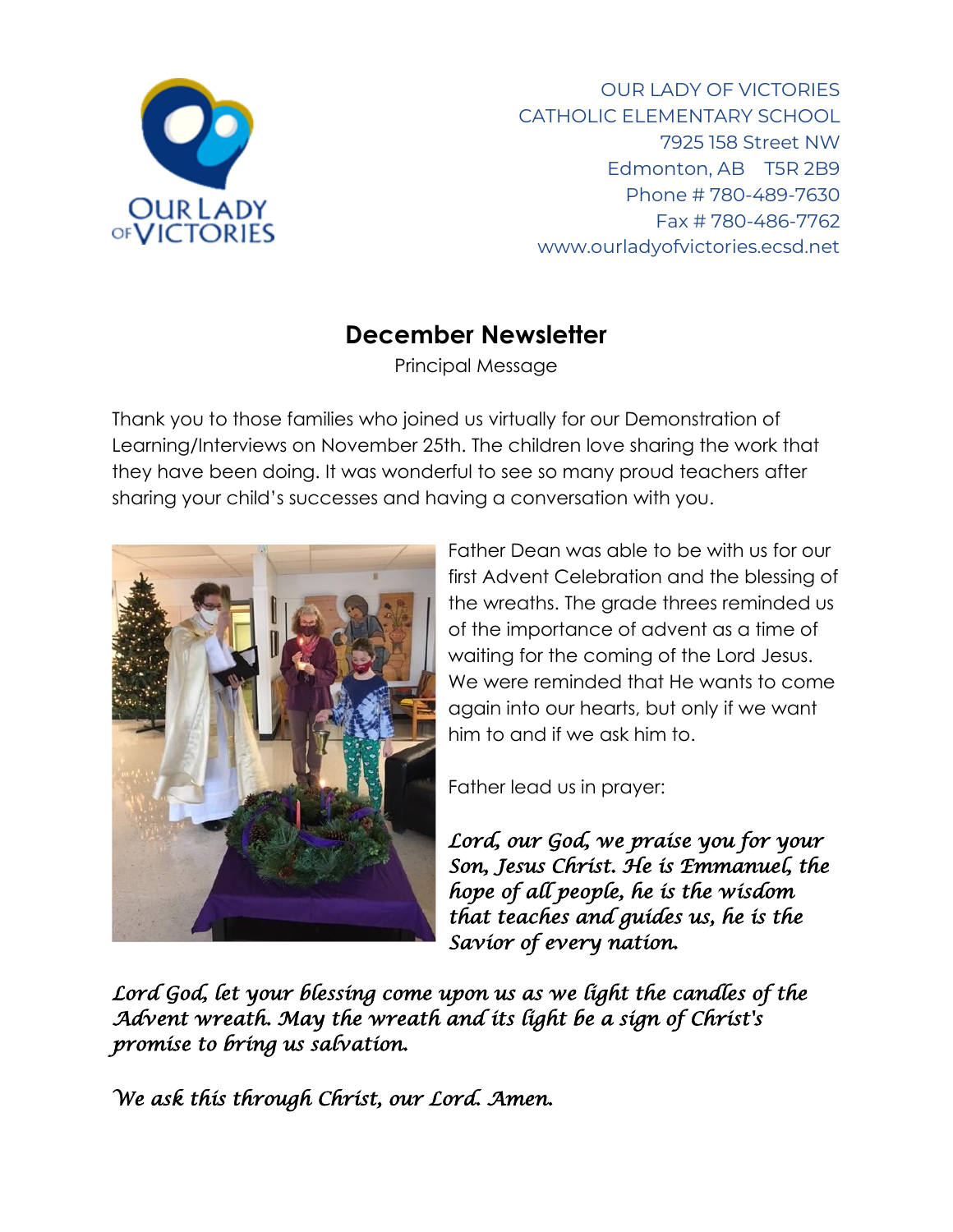To help us truly embrace the Christmas season, our students under the guidance of Mrs. Smith, have also been busily preparing for our Christmas Concert, Santa's Helpers. We look forward to sharing our virtual production of this special event.

As we prepare for the Christmas season, we wish each of our families a blessed Christmas holiday filled with joy and happiness. We look forward to seeing you again on **Tuesday, January 4th**.

Principal Assistant Principal Assistant Principal Assistant Principal Assistant Principal Assistant Principal Mrs. Opyr Mrs. Coughlin

**Blessing of the Wreaths – November 29**

It was wonderful to have our first advent celebration and blessing of the wreaths with Father Dean. Thank you to the grade 3's who helped Father Dean with the liturgy. The grade 3's explained the significance of the wreath and the symbolism of the candles.



This first week we are invited to celebrate in joyful hope. We are encouraged to share that joy and hope with others, through acts of service in our homes and faith community. By helping others may we find peace of heart and mind as we prepare for a truly joyful celebration of Jesus' birthday. Father Dean also talked about trust.

**School Council Meeting – December 1**

Thank you to all the parents who attended our SAC meeting on December 1. Plans are well on the way for future events this year.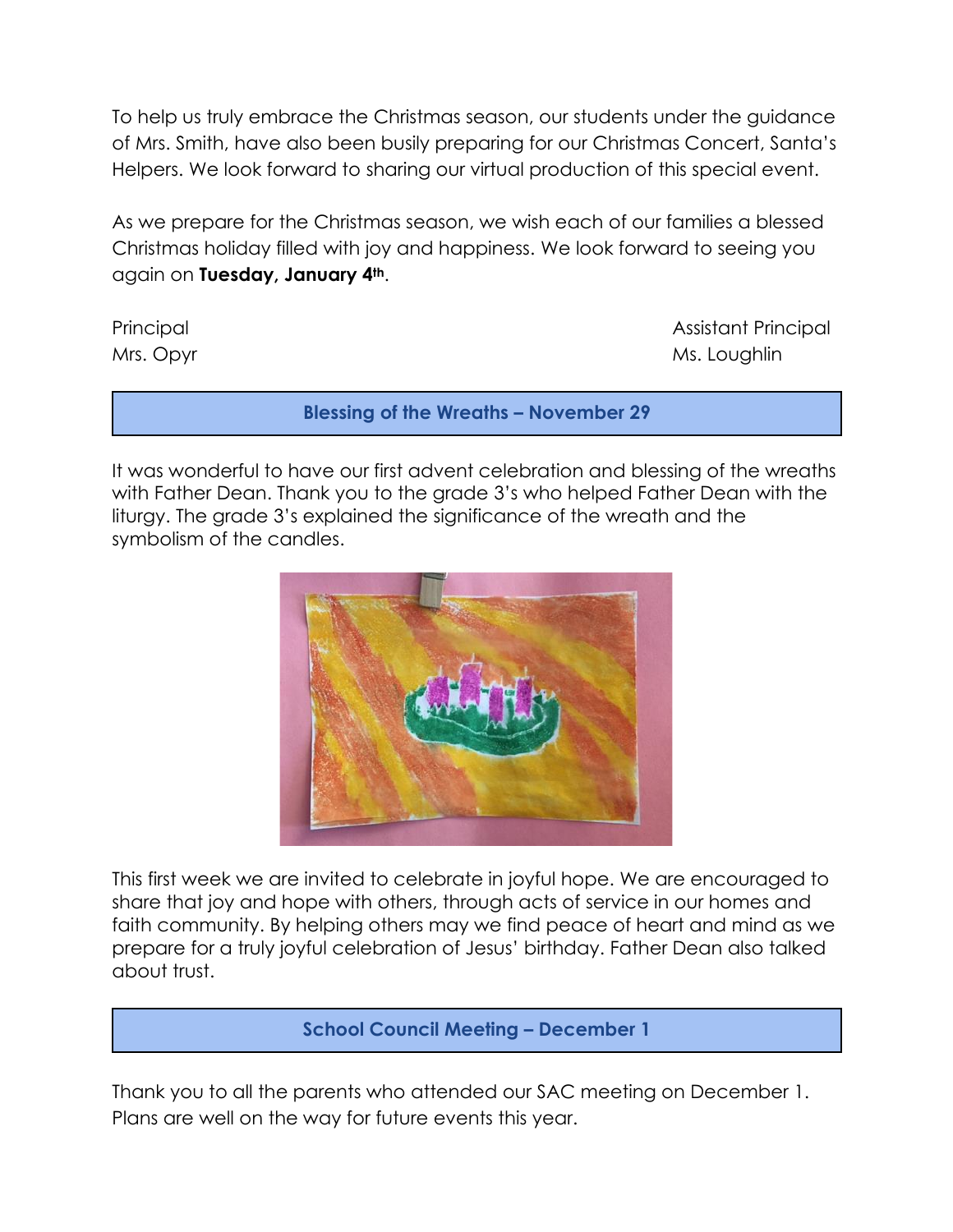**WE NEED YOUR HELP** - Please consider volunteering to help us with our Casino. A message was sent out with the schedule for **January 25 and 26th**. The Casino is our biggest fundraiser and is used for books, technology, sports equipment, and other items as they arise.

### [https://www.signupgenius.com/go/70A0C4CAEA72CA5FD0-ourlady](https://can01.safelinks.protection.outlook.com/?url=https%3A%2F%2Fwww.signupgenius.com%2Fgo%2F70A0C4CAEA72CA5FD0-ourlady&data=04%7C01%7CPatricia.Opyr%40ecsd.net%7C399bfa6652954eed401208d9aa266333%7Cb18d9f6f0743460da19b0b3297eeeb89%7C0%7C0%7C637727904125726395%7CUnknown%7CTWFpbGZsb3d8eyJWIjoiMC4wLjAwMDAiLCJQIjoiV2luMzIiLCJBTiI6Ik1haWwiLCJXVCI6Mn0%3D%7C3000&sdata=I%2FQCxsC4H9NoqJpP1pO%2B6PePiTHk%2B3vBdvg9AKadHz8%3D&reserved=0)



# [Our Lady of Victories School Association](https://can01.safelinks.protection.outlook.com/?url=https%3A%2F%2Fwww.signupgenius.com%2Fgo%2F70A0C4CAEA72CA5FD0-ourlady&data=04%7C01%7CPatricia.Opyr%40ecsd.net%7C399bfa6652954eed401208d9aa266333%7Cb18d9f6f0743460da19b0b3297eeeb89%7C0%7C0%7C637727904125736347%7CUnknown%7CTWFpbGZsb3d8eyJWIjoiMC4wLjAwMDAiLCJQIjoiV2luMzIiLCJBTiI6Ik1haWwiLCJXVCI6Mn0%3D%7C3000&sdata=UL7tIzU9g0dwNJVGVvIrFoyEBgr1E6PqgI8Qgf8R5oU%3D&reserved=0)  [Casino](https://can01.safelinks.protection.outlook.com/?url=https%3A%2F%2Fwww.signupgenius.com%2Fgo%2F70A0C4CAEA72CA5FD0-ourlady&data=04%7C01%7CPatricia.Opyr%40ecsd.net%7C399bfa6652954eed401208d9aa266333%7Cb18d9f6f0743460da19b0b3297eeeb89%7C0%7C0%7C637727904125736347%7CUnknown%7CTWFpbGZsb3d8eyJWIjoiMC4wLjAwMDAiLCJQIjoiV2luMzIiLCJBTiI6Ik1haWwiLCJXVCI6Mn0%3D%7C3000&sdata=UL7tIzU9g0dwNJVGVvIrFoyEBgr1E6PqgI8Qgf8R5oU%3D&reserved=0)

Join us in raising funds to facilitate field trips, books, technology, and more for the wonderful students at Our Lady of Victories Elementary School. Review the Volunteer Roles document below or email [olovpac@gmail.com](mailto:olovpac@gmail.com) for more information. Dinner and refreshments will be provided for our valued volunteers! [www.signupgenius.com](http://www.signupgenius.com/)

At our meeting on **December 1st,** we continued to plan out other fundraising events for the year and discussed Christmas activities families would like their children to experience. Please see the minutes from the meeting posted on this site.



**COBS Bread-** The COBS Bread Dough Raiser Program is continuing until the end of June. COBS will donate 5% of all purchases made at participating locations to our playground fund. Participating locations: West Granville COBS- 7237 Winterburn Rd NW (by River Cree Costco), Callingwood

COBS- 6655 178 ST NW and Crestwood COBS- 9680 142 ST NW. COBS will finalize our donation at the end of June. **Please remember to tell the cashier our school's name as you do your shopping over the holidays!** Thanks for your support.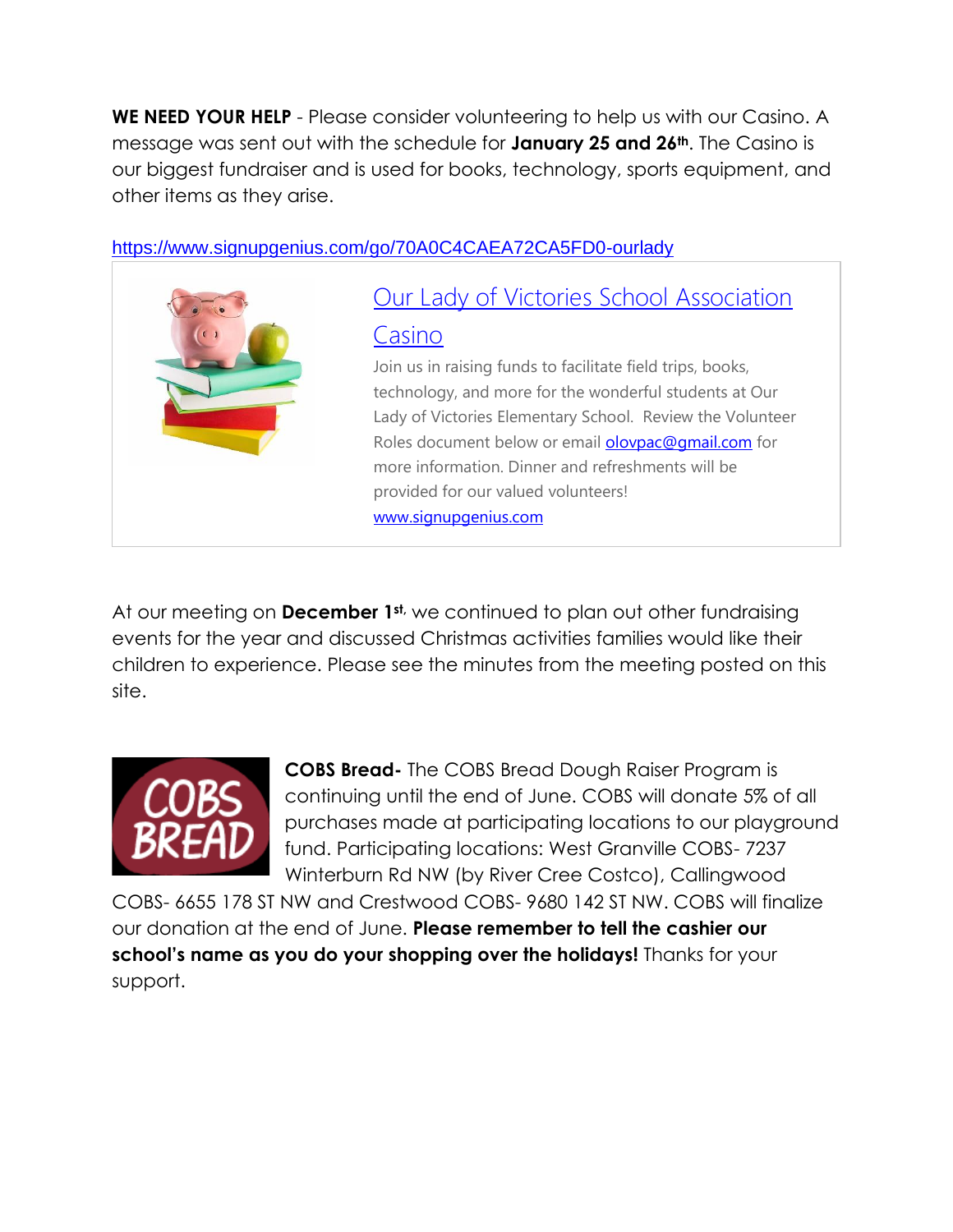**Bottle Recycling-** This ongoing fundraiser will also be open until the end of June. Bottles can be dropped off directly at **Callingwood Bottle Depot** (6408 177 ST NW) anytime during operating hours. Please let them know you would like the proceeds to go to Our Lady of Victories School.

**Next School Bottle Drop at the school will be announced in January.** This is an alternative way to contributing bottles.



Please consider donating your bottles from the holidays and dropping them off at the back of the school and parent volunteers will transport them to the bottle depot.

Please check out the minutes from our December 1st meeting at **<https://www.ecsd.net/8011/page/5560/school-council>**. We look forward to connecting again at our next meeting.

### **School Marketing Plans**

Dana Prefontaine from our marketing department provided a survey for you to provide some insight as to what the best means are for getting information about our great little school out to the public. Thank you to all our parents who took time to respond. Road signs were a popular response. We will also do a mail delivery in our neighborhoods.

Our Open House for new registrations for the 2021-2022 school year will be on February 17, from 6:00 – 7:00 p.m. Our Early Learning department will be advertising for our 100 Voices program in January at which time they will also start accepting registrations.

**Christmas Concert - December 17-24**

We are so excited to present you with our virtual Christmas Concert. We hope that you will share it with your extended family as we will make the recording available for you to access over the Christmas Break. It will be available from December 17 -24.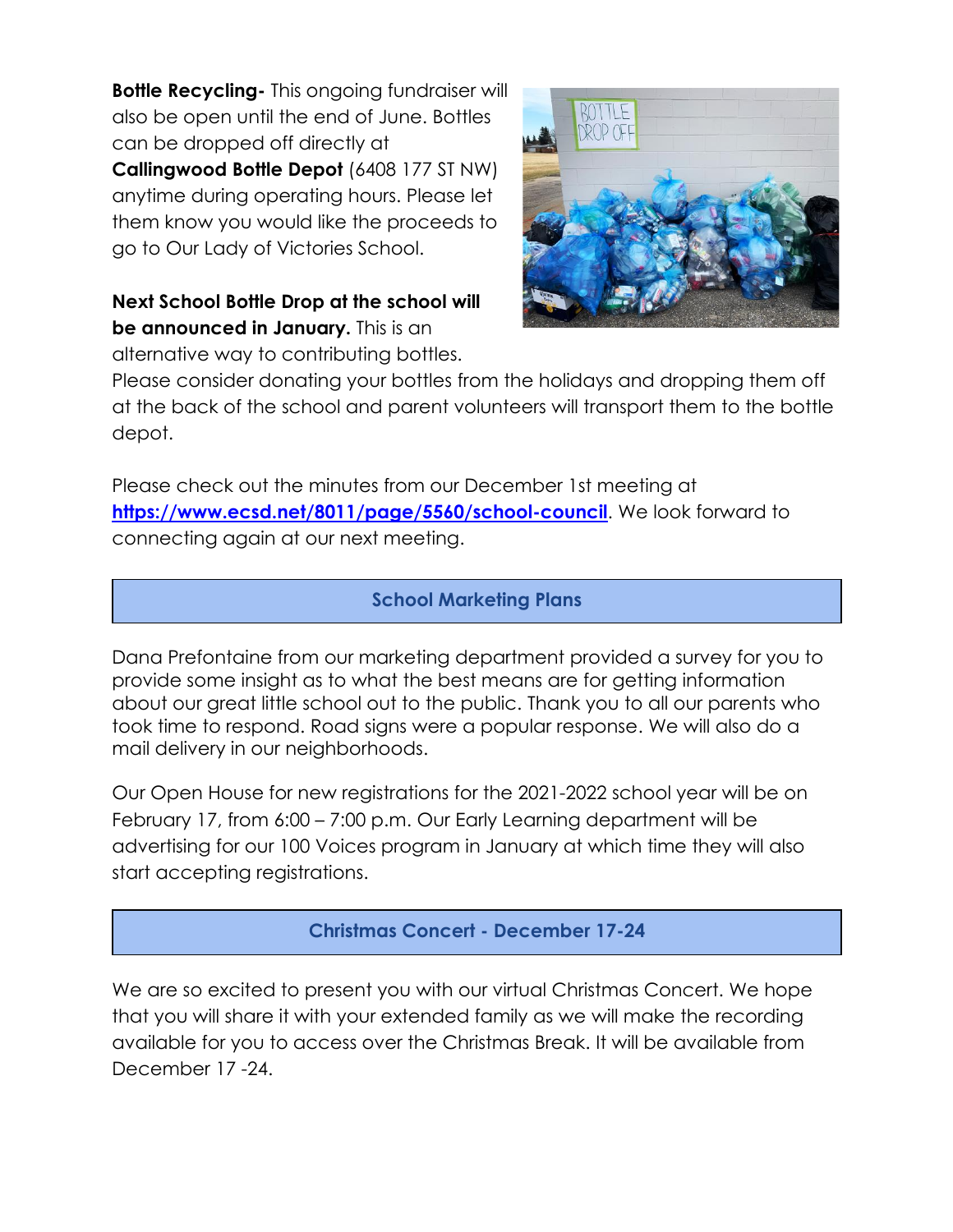

Our Christmas Concert will be a mini musical with letters and songs to the North Pole presented by our grade 2-5 students. Our concert will also include a song featuring Santa and a song featuring the story of Christmas by our grade one class. Our 100 Voices students will also contribute to our enjoyment through their presentations of the story of Jesus' birth. Kindergarten will touch our hearts by singing: Oh, What a Special Night, Little Snowflake and I

Love the Way God Made Me. Grade six will have a special surprise for you to enhance their presentation of the

following three selections: Pachelbel's Canon, Kumbaya and The Huron Carol.



We hope you enjoy watching our concert as much as we enjoyed creating it for you!!

#### **Catholic Education Sunday**

The theme of this year's Catholic Education Sunday was **Rebuild, Restore, Renew Together.** Father Dean always highlights the positive relationships we have between church, home, and family. In their letter, the Catholic Bishops of Alberta and the Northwest Territories praised the commitment of our families and staff toward growing the gift of faith in our vibrant and essential Catholic schools within Alberta. We are all asked to continue to support and pray for our publicly funded Catholic education. We hope you took the opportunity to participate in the novena.

#### **Remembrance Day Ceremony**



Our Grade 1 students did an amazing job of reminding us to honor the men and women who serve our country and help to maintain peace in the world. Our special memorabilia shared by Mr. Holloway added a dimension of authenticity to the importance of the people who help to make our world a safer place. Thank you to everyone who made donations for the poppies.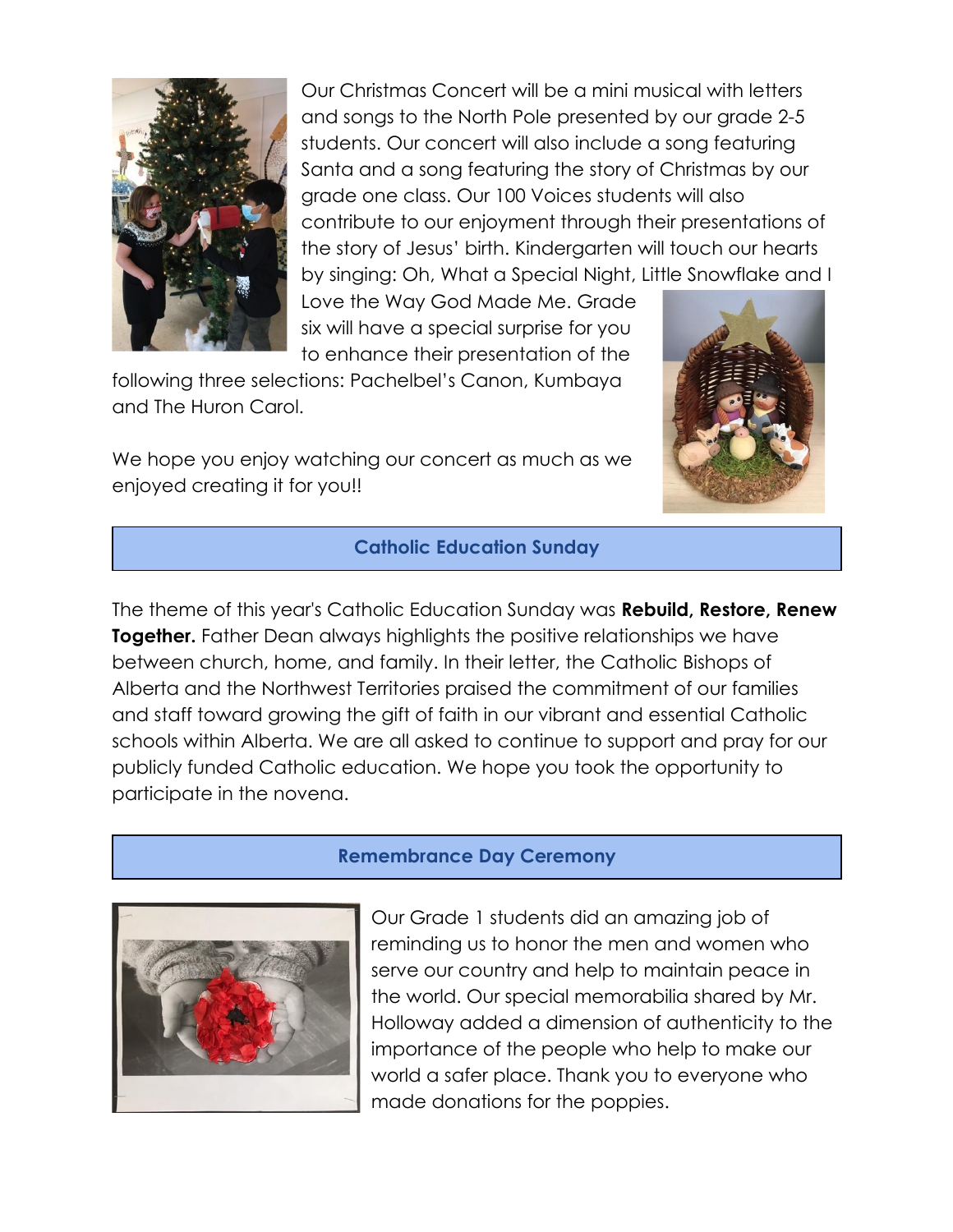#### **Metis Week**

Teachers took some time this week to focus on the Metis and their contribution to our Canadian culture. Teachers used this as an opportunity to make connections with the social studies' curricular outcomes.



**Demonstration of Learning**

We hope you enjoyed exploring the work your child brought home reflecting some of the things that have been happening in your child's classroom. Work was either sent home for you to look at or provided through google classroom. Teachers expressed how happy they were with their conversations with you and your child as successes were shared. Thank you!

#### **Parenting Corner**

Parents as Partners topic of discussion as part of our ECSD Mental Health Parent Sessions focused on ways you can support your child's mental health. – If you were unable to attend the live event, I have included the link here for you.

#### <https://www.ecsd.net/page/16484/mental-health-parent-sessions>

Presented by Cheryl Shinkaruk (Manager of Programs and Projects), Gina Almquist (Manager of Psychology and Mental Health), Andrew Baxter (Guest from Alberta Health Services), Father Glenn McDonald (Division Chaplain and Pastor of St. Al's and St. Claire's)

The presenters spoke about resiliency and the importance of community. Five areas were identified that help us thrive: Exercise, sleep, nutrition, positive social relationships and recognizing the brain body connection. Father Glenn highlighted the importance of giving back as a way of fostering hope. I may not be able to fix my own struggles, but I can make a difference for someone else.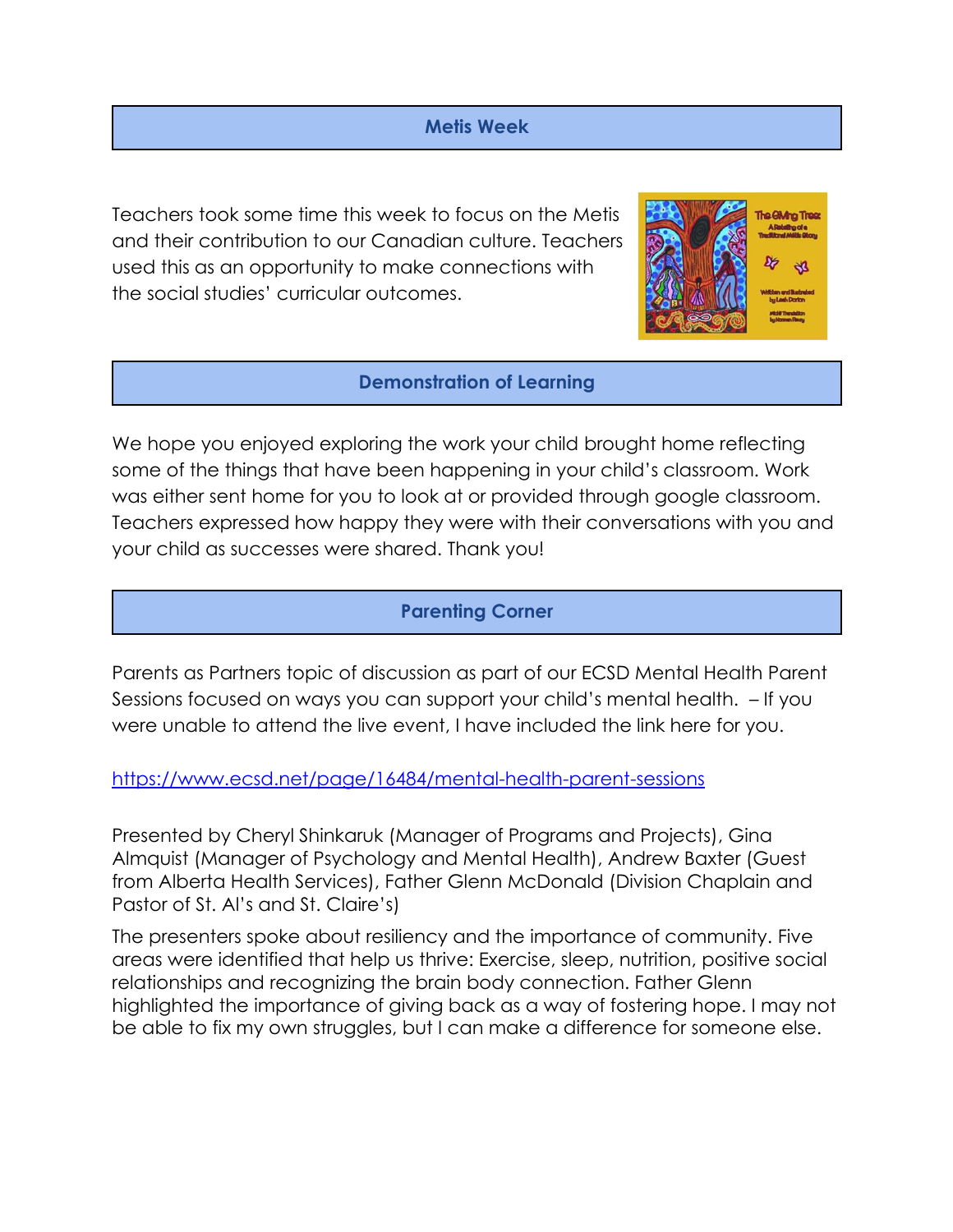#### **St. John the Evangelist**

Rev. Fr. Dean Dowle [stjohnevangelist.edm@caedm.ca](mailto:stjohnevangelist.edm@caedm.ca)

Pastoral Assistant: Sophie Ogle [sophie.ogle@caedm.ca](mailto:sophie.ogle@caedm.ca)

[www.stjohnevangelist.edm.caedm.ca](http://www.stjohnevangelist.edm.caedm.ca/)



Please check out the attached parish newsletter for more information. If you have not yet signed up for Flocknote please do so. Our school is often featured in St. John's Parish highlights.

# **AHS Covid Updates**

Teachers and school staff continue to be diligent in ensuring that our students follow Covid protocols. Mr. Connolly attends closely to the cleaning and disinfecting of classrooms and spaces as outlined in our protocols and is seen frequently wiping high touch areas. As our population has grown, we are still waiting for a part time custodian to be assigned to our school.

Parents, thank you for your support in helping us by doing the daily check in with your child and keeping your child at home when they are sick. When reporting a student's absence on the school voicemail, please speak slowly and include your child's first and last name, as well as their grade level and the name of the teacher.

Updates are continually being made to our [school re-entry document](https://www.ecsd.net/page/7013/back-to-school-plan-for-the-2021-2022-school-year) of changes directed to us by the [Alberta Government](https://open.alberta.ca/dataset/13d2242a-d310-419e-960c-6fe273d0f7b3/resource/e5305366-17e9-4507-9487-8aa5afcd72f2/download/edc-school-year-plan-2021-2022.pdf) and [Alberta Health Services](https://open.alberta.ca/dataset/0721a26b-c4ce-4345-971f-4ff9da32052c/resource/328bf258-bb1a-459b-b705-16b525390240/download/health-guidance-respiratory-illness-prevention-and-management-in-schools.pdf)